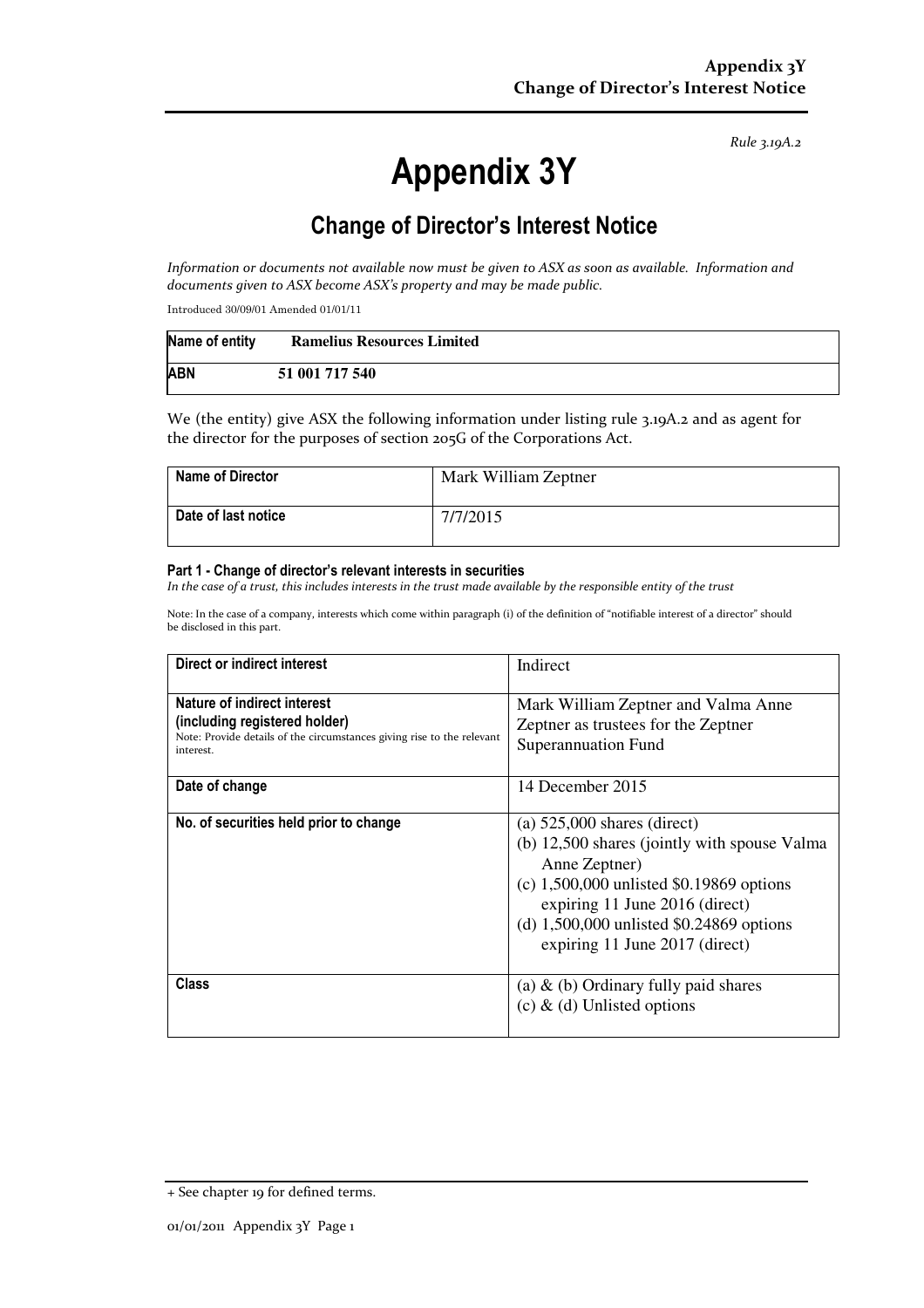| Number acquired                                                                                                                                                            | 1,500,000 unlisted \$0.20 options vesting on<br>11/6/2017 and expiring 11 June 2019<br>(indirect via Mark William Zeptner and<br>Valma Anne Zeptner as trustees for the<br>Zeptner Superannuation Fund)                                                                                                                                                                                                                                                                                                                                                                                                                                                                                          |
|----------------------------------------------------------------------------------------------------------------------------------------------------------------------------|--------------------------------------------------------------------------------------------------------------------------------------------------------------------------------------------------------------------------------------------------------------------------------------------------------------------------------------------------------------------------------------------------------------------------------------------------------------------------------------------------------------------------------------------------------------------------------------------------------------------------------------------------------------------------------------------------|
|                                                                                                                                                                            | 1,500,000 unlisted \$0.20 options vesting on<br>11 June 2018 and expiring 11 June 2020<br>(indirect via Mark William Zeptner and<br>Valma Anne Zeptner as trustees for the<br>Zeptner Superannuation Fund)                                                                                                                                                                                                                                                                                                                                                                                                                                                                                       |
| Number disposed                                                                                                                                                            | N/A                                                                                                                                                                                                                                                                                                                                                                                                                                                                                                                                                                                                                                                                                              |
| <b>Value/Consideration</b><br>Note: If consideration is non-cash, provide details and estimated<br>valuation                                                               | Nil consideration                                                                                                                                                                                                                                                                                                                                                                                                                                                                                                                                                                                                                                                                                |
| No. of securities held after change                                                                                                                                        | $(a)$ 525,000 shares (direct)<br>(b) 12,500 shares (jointly with spouse Valma<br>Anne Zeptner)<br>(c) $1,500,000$ unlisted \$0.19869 options<br>expiring 11 June 2016 (direct)<br>(d) $1,500,000$ unlisted \$0.24869 options<br>expiring 11 June 2017 (direct)<br>(e) $1,500,000$ unlisted \$0.20 options vesting<br>on 11/6/2017 and expiring 11 June 2019<br>(indirect via Mark William Zeptner and<br>Valma Anne Zeptner as trustees for the<br>Zeptner Superannuation Fund)<br>(f) $1,500,000$ unlisted \$0.20 options vesting<br>on 11/6/2018 and expiring 11 June 2020<br>(indirect via Mark William Zeptner and<br>Valma Anne Zeptner as trustees for the<br>Zeptner Superannuation Fund) |
| Nature of change<br>Example: on-market trade, off-market trade, exercise of options,<br>issue of securities under dividend reinvestment plan, participation in<br>buy-back | Issue of unlisted options as approved by<br>shareholders at the 2015 Annual General<br>Meeting.                                                                                                                                                                                                                                                                                                                                                                                                                                                                                                                                                                                                  |

### Part 2 – Change of director's interests in contracts - N/A -

Note: In the case of a company, interests which come within paragraph (ii) of the definition of "notifiable interest of a director" should be disclosed in this part.

| Detail of contract                                  |  |
|-----------------------------------------------------|--|
| <b>Nature of interest</b>                           |  |
| Name of registered holder<br>(if issued securities) |  |
| Date of change                                      |  |

<sup>+</sup> See chapter 19 for defined terms.